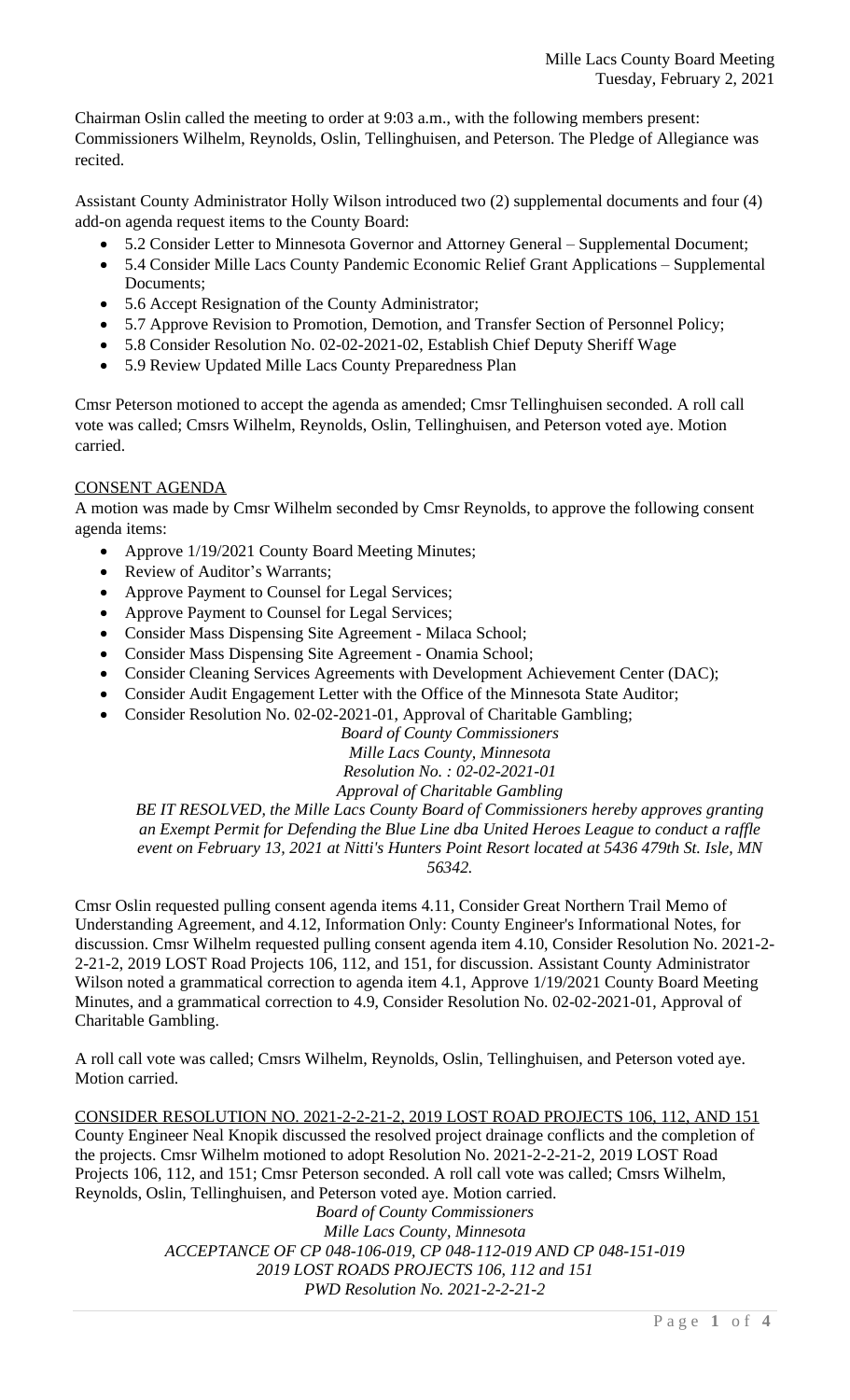*WHEREAS, CP 048-106-019, CP 048-112-019, CP 048-151-019, Contract No. 201806, 2019 LOST Roads, by OMG Midwest Inc. dba Minnesota Paving and Materials, 14475 Quiram Drive, Rogers, MN 55374; located on County Road 106 from 156' west of 170th Avenue/CR68 to 145th Avenue/CSAH 18, County Road 112 from TH 23 to 160th Street/CSAH9 and County Road 151 from 190th Street/CSAH 11 to 210th Street/CSAH 16; original contract cost was \$6,549,790.76 and the final contract cost is \$6,459,108.99; and the County Board being fully advised, NOW THEREFORE, BE IT RESOLVED, that we do hereby accept said completed project for Mille Lacs*

*County and authorize final payment.*

CONSIDER GREAT NORTHERN TRAIL MEMO OF UNDERSTANDING AGREEMENT

County Engineer Neal Knopik discussed the request for the trail agreement; stating that the County would like to distribute \$1000 for use associated with the trail agreement. Discussion occurred among the commissioners concerning the agreement. Cmsr Tellinghuisen motioned to approve the Great Northern Trail Memo of Understanding Agreement; Cmsr Peterson seconded. A roll call vote was called; Cmsrs Wilhelm, Reynolds, Oslin, Tellinghuisen, and Peterson voted aye. Motion carried.

# INFORMATION ONLY: COUNTY ENGINEER'S INFORMATIONAL NOTES

Discussion occurred among the Commissioners concerning the Public Works updates included in the informational notes. Cmsr Oslin thanked County Engineer Knopik for the Soo Line Trail stop sign project and stated that many constituents were pleased with the final result.

#### ACCEPT RESIGNATION OF COUNTY ADMINISTRATOR

County Attorney Joe Walsh stated that on January 31, 2021, County Administrator Pat Oman submitted his resignation. Walsh stated that Oman requested the ability to leave in good standing and receive 240 accrued vacation hours. Discussion occurred among the Commissioners concerning the request. Assistant County Administrator Wilson suggested accepting Oman's resignation request. Cmsr Peterson motioned to approve the resignation of the County Administrator Pat Oman and grant payment for the 240 accrued vacation hours; Cmsr Reynolds seconded. A roll call vote was called; Cmsrs Wilhelm, Reynolds, Oslin, and Peterson voted aye. Cmsr Tellinghuisen voted nay. Motion carried

# CONSIDER 2021 LEGAL SERVICES AGREEMENT

Assistant County Administrator Wilson reviewed the 2021 Legal Services Agreement. Wilson reviewed the two monthly payment options that were available. Cmsr Peterson motioned to approve Option 1 (one) of the 2021 Legal Services Agreement; Cmsr Reynolds seconded. A roll call vote was called; Cmsrs Wilhelm, Reynolds, Oslin, Tellinghuisen, and Peterson voted aye. Motion carried

# CONSIDER LETTER TO MINNESOTA GOVERNOR AND ATTORNEY GENERAL

Assistant County Administrator Wilson presented the proposed letter; County Attorney Walsh discussed the goal of sending the letter. Cmsr Tellinghuisen motioned to approve the Letter to the Minnesota Governor and Attorney General; Cmsr Peterson seconded. A roll call vote was called; Cmsrs Wilhelm, Reynolds, Oslin, Tellinghuisen, and Peterson voted aye. Motion carried

# CONSIDER JOINT POWERS AGREEMENT FOR THE IMPLEMENTATION OF RUM RIVER COMPREHENSIVE WATER MANAGEMENT PLAN

Assistant County Administrator Wilson presented the One Watershed, One Plan (1W1P) joint powers agreement and discussed the previous January 28, 2021 policy meeting. Cmsr Reynolds stated that once the final plan is completed by early fall, it will be brought to the Board for approval. Discussion occurred among the Commissioners concerning various aspects of the agreement. Minnesota Board of Water and Soil Resources Conservationist Jason Weinerman provided insight concerning the joint powers agreement associated with the One Watershed, One Plan (1W1P) program. Cmsr Wilhelm motioned to table the Joint Powers Agreement for the Implementation of the Rum River Comprehensive Water Plan; Cmsr Peterson seconded. A roll call vote was called; Cmsrs Wilhelm, Reynolds, Oslin, Tellinghuisen, and Peterson voted aye. Motion carried

# CONSIDER MILLE LACS COUNTY PANDEMIC ECONOMIC RELIEF GRANT APPLICATIONS

Economic Development Manager Michael Wimmer presented the Pandemic Economic Relief Grant Applications received. Discussion occurred among the Commissioners concerning reopening the grant program for businesses and non-profit organizations. Cmsr Wilhelm motioned to approve the Mille Lacs County Pandemic Economic Relief Grant Applications; Cmsr Reynolds seconded. A roll call vote was called; Cmsrs Wilhelm, Reynolds, Oslin, Tellinghuisen, and Peterson voted aye. Motion carried.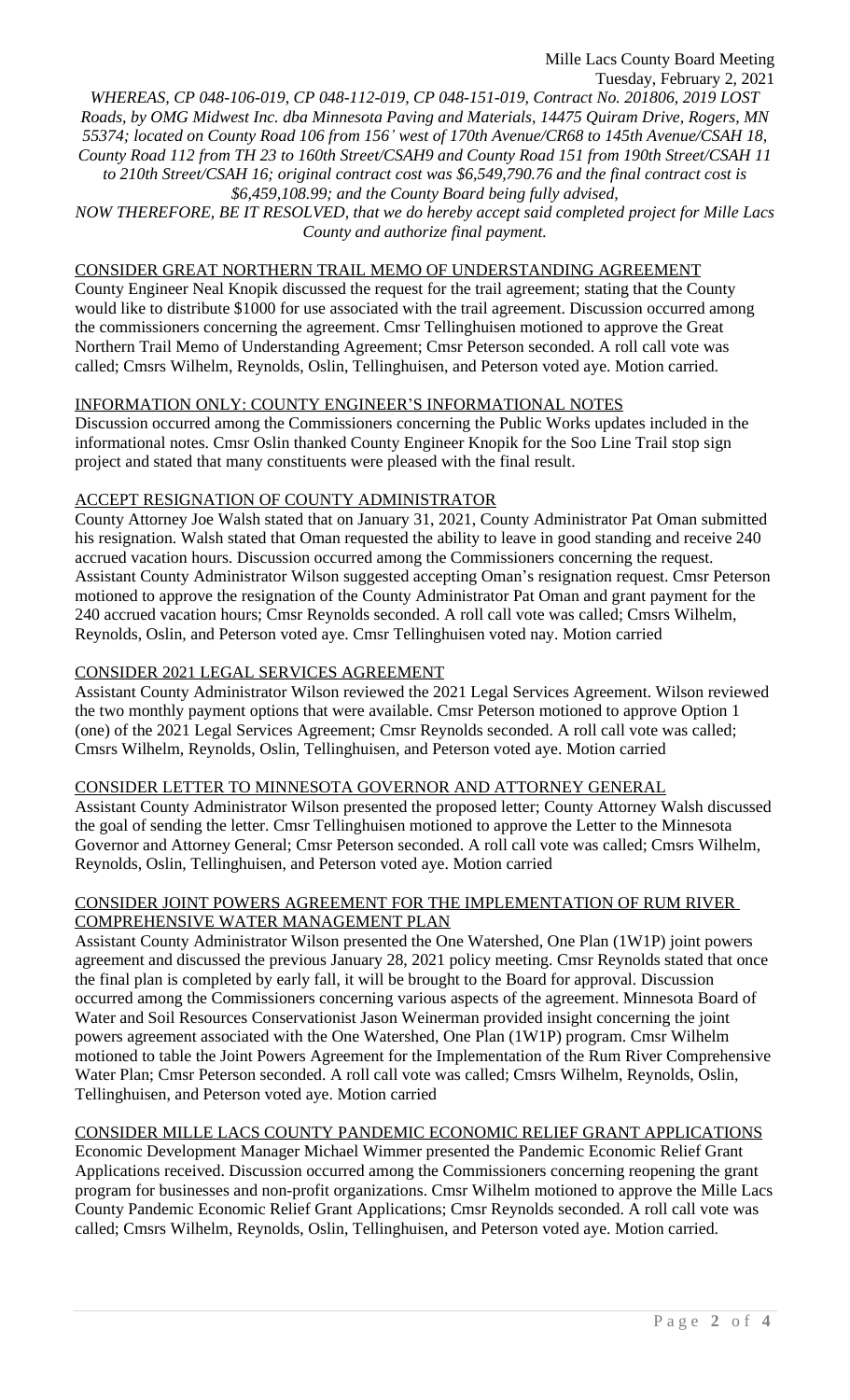#### CONSIDER SMALL CITIES DEVELOPMENT PROGRAM CONTRACT WITH DEED

Economic Development Manager Wimmer presented the Small Cities Development Program contract with Minnesota Department of Employment and Economic Development (DEED). Cmsr Reynolds motioned to approve the Small Cities Development Program Contract with DEED; Cmsr Tellinghuisen seconded. A roll call vote was called; Cmsrs Wilhelm, Reynolds, Oslin, Tellinghuisen, and Peterson voted aye. Motion carried.

The Chairman recessed the meeting at 10:31 a.m.; the Chairman reconvened the meeting at 10:37 a.m.

#### APPROVE REVISION TO PROMOTION, DEMOTION, AND TRANSFER SECTION OF PERSONNEL POLICY

HR Manager Karly Fetters presented the request concerning a revision in the Promotion, Demotion, and Transfer section of the Personnel Policy. Cmsr Reynolds motioned to approve revision to the Promotion, Demotion, and Transfer Section of the Personnel Policy; Cmsr Peterson seconded. A roll call vote was called; Cmsrs Wilhelm, Reynolds, Oslin, Tellinghuisen, and Peterson voted aye. Motion carried.

# CONSIDER RESOLUTION NO. 02-02-2021-02, ESTABLISH CHIEF DEPUTY SHERIFF WAGE

Assistant County Administrator Wilson discussed establishing the wage for the Chief Deputy. Wilson recommended starting the position at Step 3 of Grade S, due to individual's level of experience. Cmsr Peterson motioned to adopt Resolution No. 02-02-2021-02, Establish Chief Deputy Sheriff Wage; Cmsr Reynolds seconded. A roll call vote was called; Cmsrs Wilhelm, Reynolds, Oslin, Tellinghuisen, and Peterson voted aye. Motion carried.

> *Board of County Commissioners Mille Lacs County, Minnesota Resolution No.: 02-02-2021-02 RESOLUTION*

# *ESTABLISH WAGE FOR CHIEF DEPUTY SHERIFF KYLE BURTON*

*WHEREAS there will be a vacancy in the position of Chief Deputy Sheriff effective January 21, 2021; and*

*WHEREAS the County Board and the County Sheriff desire to fill this vacant position; and WHEREAS, the County Board confirmed the appointment of Kyle Burton as Chief Deputy Sheriff effective January 22, 2021.*

*BE IT FURTHER RESOLVED to set Chief Deputy Burton's wage at Step 3, Grade S of the Non-Union pay scale; and*

*BE IT FURTHER RESOLVED to approve a reinstatement agreement for Chief Deputy Burton as follows: Chief Deputy Burton will serve as an employee of the Sheriff and serve in that position at the sole discretion of the Sheriff under MN Statute 387.145, Chief Deputy; Appointment: "Notwithstanding the provision of any law to the contrary, the sheriff of any county may appoint a chief deputy or first assistant with the approval of the county board."*

# REVIEW UPDATED MILLE LACS COUNTY PREPAREDNESS PLAN

HR Manager Fetters discussed the revisions to the Mille Lacs County Preparedness Plan. Fetters stated that staff will no longer need to take their temperature when entering the workplace. Fetters discussed providing consistent information to staff concerning social distancing measures.

# COMMITTEE REPORTS

No committee reports.

Cmsr Oslin permitted the opportunity for a constituent to speak at 10:49 a.m.

Mike Wausa 190th Street Milaca, Minnesota

Mike Wausa expressed his concern regarding the COVID-19 pandemic's impact on local businesses. Mr. Wausa discussed his thoughts concerning the time it took to discuss the County Administrator's resignation at the County Board Meeting. Wausa provided his thoughts concerning the current President of the United States.

Cmsr Reynolds motioned to adjourn the meeting 10:51 a.m.; Cmsr Tellinghuisen seconded. A roll call vote was called; Cmsrs Reynolds, Oslin, Tellinghuisen, Peterson, and Wilhelm voted aye. Motion carried.